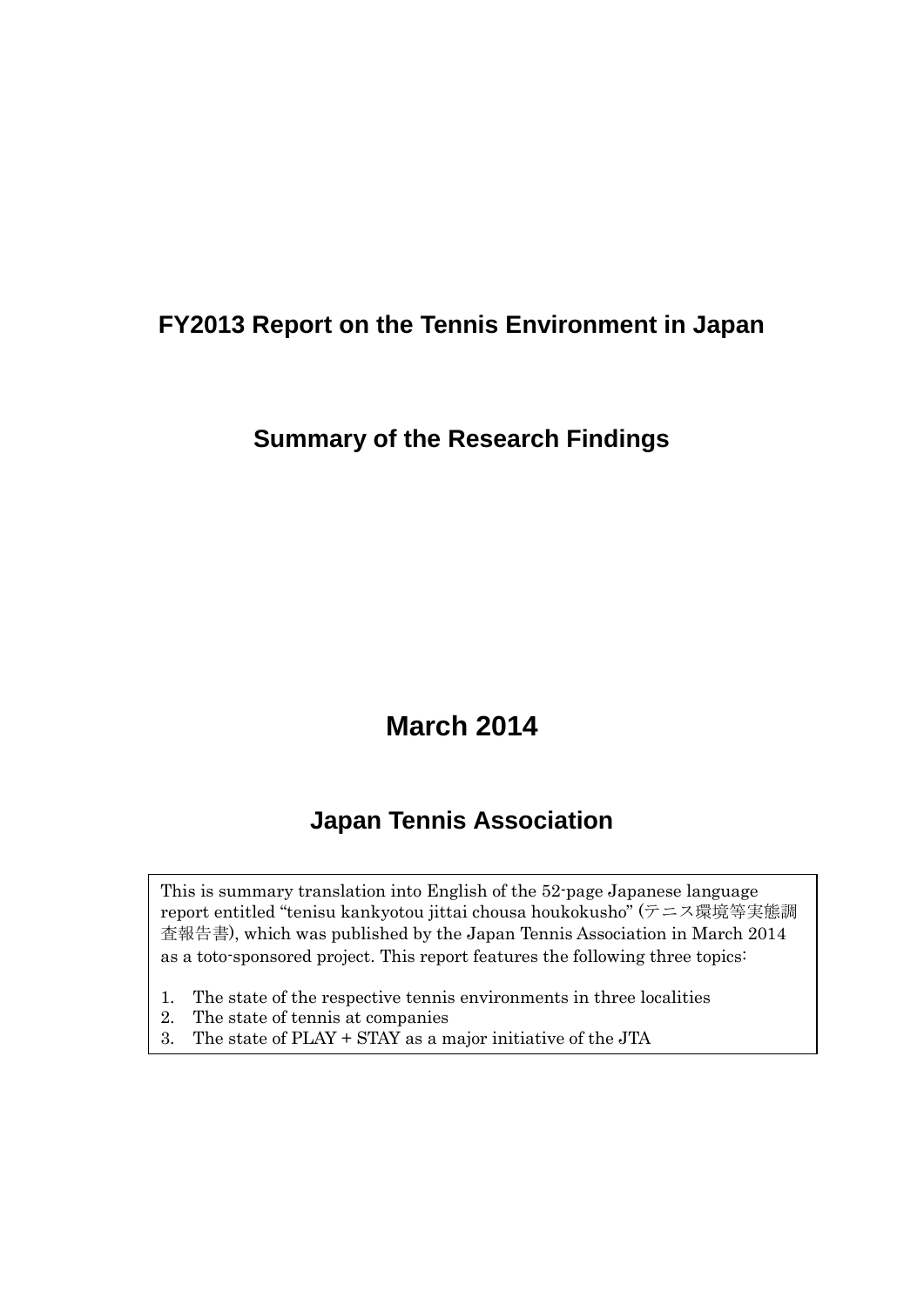### **(1) In the city of Yokohama, there are many tennis recreational players and activities to popularize the sport are brisk – the issues waiting to be resolved are the availability of courts, cooperation between ward associations and the city association, and the lack of presence of the sport in public junior high schools**

In the "Case Studies of Tennis Popularization through the Use of Public Courts," on-site fieldwork was conducted at three localities of differing population sizes. The city of Yokohama in Kanagawa prefecture (population: 3.7 million) is where tennis began in Japan and is home to many tennis recreational players. Public tennis courts at parks inside of the city are used by a total of 760,000 people annually. The unresolved issues that are impeding further popularization of the sport are: a physical lack of courts, inadequate cooperation between the ward associations and the city association, and insufficient club activities to popularize tennis at public junior high schools.

The installation of tennis courts in the city of Yokohama has lagged behind other sports, thus making it difficult to secure courts that can be used in large competitions. There are ward tennis associations within the city that each independently offer tournaments and courses, but they have not been collaborating with the city association enough to adequately ensure the efficient use of facilities. This is collaboration that needs to take place. Also, of the 148 public junior high schools in the city, those with tennis clubs account for only 19 schools – a far cry from the 100+ schools that have soft tennis clubs.

### **(2) The city of Oita is funneling efforts into the development of junior players and is making use of PLAY + STAY – the unresolved issues are underpopularization of tennis at public junior high schools and the lack of public courts with lighting**

The city of Oita in Oita prefecture (population 480,000) has a tennis population that is on the rise. There are 11 locations within the city with public tennis courts and renovation efforts have been underway in recent years. The city association has been funneling efforts into the development of junior players and has been offering junior tennis schools since 1982. The program has proved to be popular, with 180 students (first graders through ninth graders) participating at present. Junior tennis courses have been incorporating PLAY + STAY since 2009.

The sport could be further popularized by greater presence at public junior high schools and enhanced availability of public courts. The problem at junior high schools is the lack of instructors available to coach the sport. As public junior high schools see a decline in enrollment, the number of teachers is also on the decline and the prospect of offering new sports clubs is a difficulty. And the lack of lighting at some courts rules out their use after sunset. It is recommended that these courts be equipped with lighting.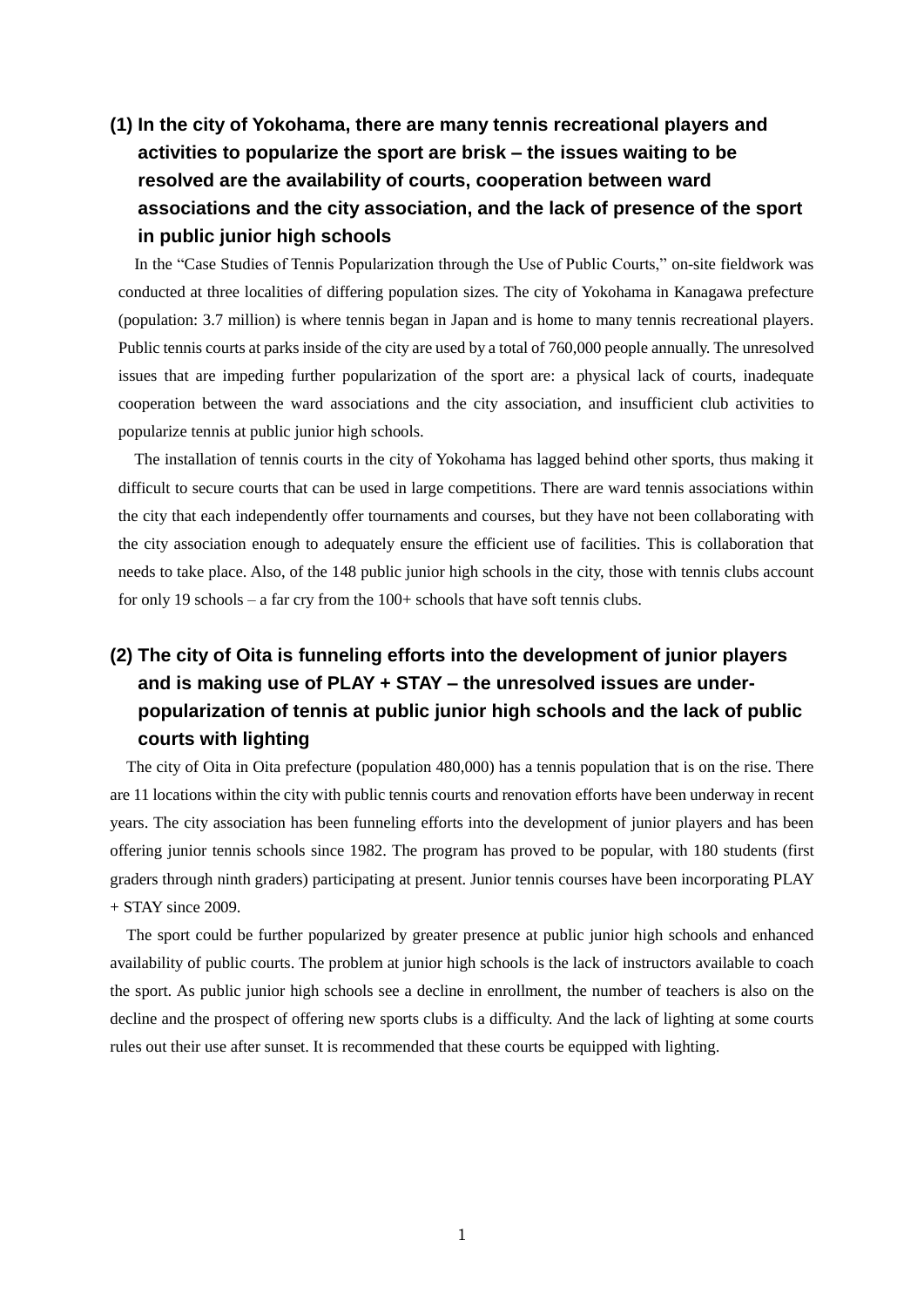#### **(3) The city of Takizawa offers a diversity of tournaments and is funneling efforts into the development of junior players – the unresolved issues are the availability of facilities and quality instruction for junior players, and lack of presence at public junior high schools**

The city of Takizawa in Iwate prefecture (population: 60,000) has been conducting popularization activities and organizing tournaments at the two locations with public courts as well as at the courts at the prefectural university in the city. Competitions for all categories that are held in the city are participated in by not only city residents but also by many players from outside of the city. The city tennis association has been funneling efforts into the development of junior players and provides diverse game opportunities for elementary school students who are new to sports, including the "challenge class" that makes use of the PLAY + STAY green ball. In addition, the city tennis association has established a junior player development fund that subsidizes travel expenses to players who participate in competitions and training camps held in distant locations. Though there is only one public junior high school with a tennis club, students are playing at a community sports club and their off-campus participation is recognized as school club activities.

The unresolved issues impeding the popularization of tennis are the availability of facilities and quality instruction for junior players, as well as insufficient presence in public junior high schools. Specifically, facilities are aging, there is a lack of lighted courts for night play, and indoor courts for winter play in insufficient supply. Methods of instruction for elementary school students are in the process of being improved through steps such as the introduction of PLAY + STAY, but it will be important to build on the available methods of instruction for junior players and assure the services of high quality instructors. Among junior high schools in Iwate prefecture, the only schools officially offering tennis clubs are two private schools. Further popularization of the sport in public junior high schools is an objective that should be pursued.

#### **(4) Among large companies, 16.0% have tennis courts and 24.5% have recreational tennis groups**

The offices of 1,000 large companies were asked to respond to the "Survey on the Tennis Environment at Large Companies," which yielded responses from 871 businesses. 16.0% own tennis courts (including facilities co-owned with parents companies and affiliates); while 6.1% indicated that they had discontinued use of facilities owned in the past. About 40% of them indicated that they discontinued use of their tennis courts in the early 2000s. And 24.5% of the businesses indicated that they have recreational tennis groups, with 58.3% of whom answering that these groups engage in competition with outside groups. These thus provide tennis recreational players with not only a venue for routine activities but also a means of taking part in games.

#### **(5) Participation by women in corporate teams is low; there has been greater**